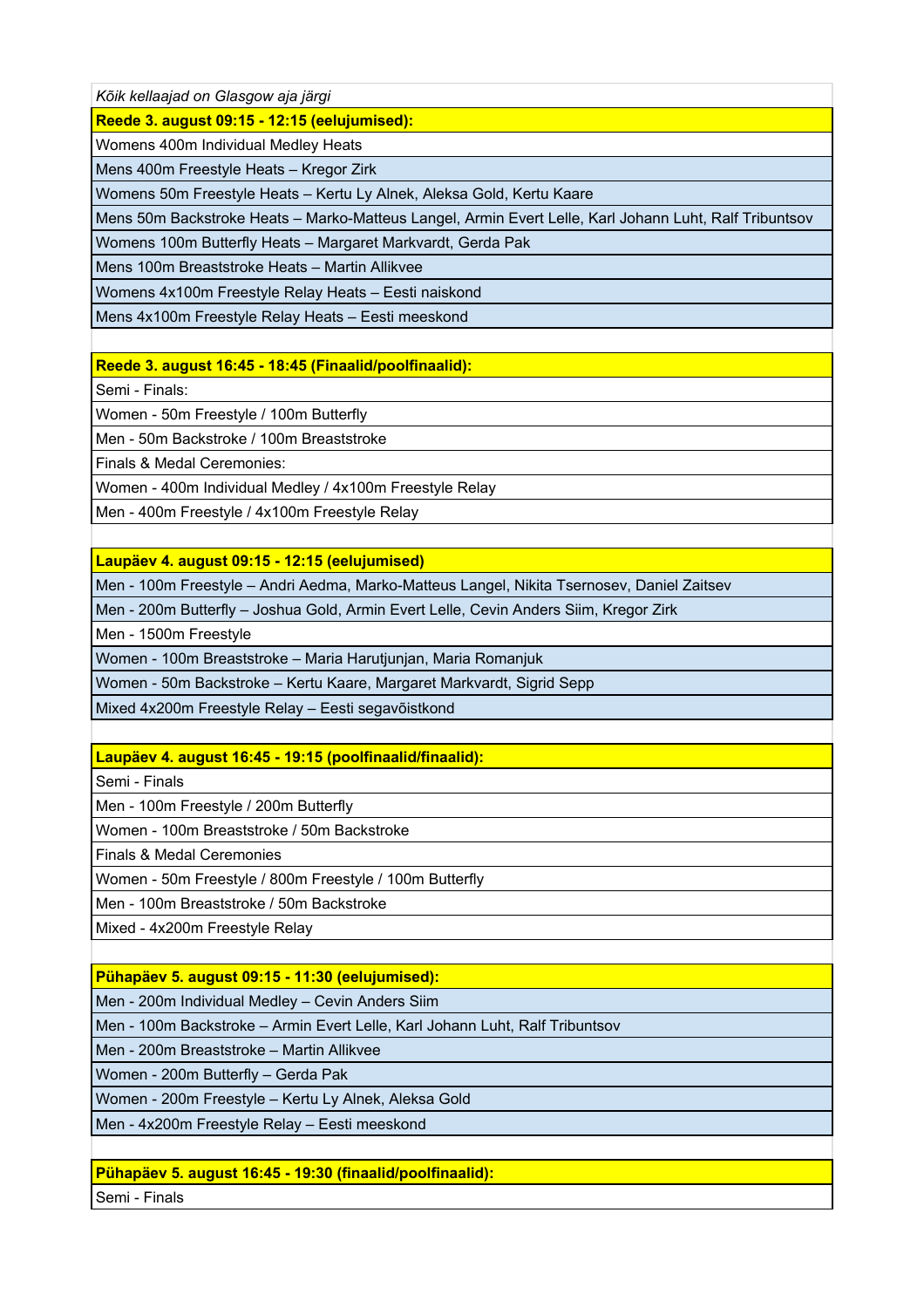Men - 100m Backstroke / 200m Breaststroke / 200m Individual Medley

Women - 200m Butterfly / 200m Freestyle

Finals & Medal Ceremonies

Men - 1500m Freestyle / 100m Freestyle / 200m Butterfly

Women - 100m Breaststroke / 50m Backstroke

Men - 4x200m Freestyle Relay

# **Esmaspäev 6. august 09:15 - 11:45 (eelujumised):**

Men - 200m Freestyle – Andri Aedma, Nikita Tsernosev, Kregor Zirk

Men - 50m Butterfly – Armin Evert Lelle, Cevin Anders Siim, Ralf Tribuntsov, Daniel Zaitsev

Women - 200m Breaststroke – Maria Romanjuk

Women - 100m Backstroke – Aleksa Gold, Margaret Markvardt, Sigrid Sepp

Women - 1500m Freestyle

Mixed 4x100m Medley Relay – Eesti segavõistkond

## **Esmaspäev 6. august 16:45 - 19:15 (poolfinaalid/finaalid):**

Semi Finals

Women - 100m Backstroke / 200m Breaststroke /

Men - 200m Freestyle / 50m Butterfly

Finals & Medal Ceremonies

Women - 200m Butterfly / 200m Freestyle

Men - 100m Backstroke / 200m Breaststroke / 200m Individual Medley

Mixed - 4 x 100m Medley Relay

### **Teisipäev 7. august 08:45 - 11:15 (eelujumised):**

Women - 100m Freestyle - Kertu Ly Alnek, Aleksa Gold

Women - 200m Individual Medley – Margaret Markvardt

Men - 50m Breaststroke – Andri Aedma, Martin Allikvee, Filipp Provorkov

Men - 200m Backstroke – Armin Evert Lelle

Men - 800m Freestyle

Women - 4x200m Freestyle Relay - Eesti naiskond

# **Teisipäev 7. august 16:15 - 18:45 (poolfinaalid/finaalid):**

Semi - Finals

Men - 200m Backstroke / 50m Breaststroke

Women - 100m Freestyle / 200m Individual Medley

Finals & Medal Ceremonies

Women - 1500m Freestyle / 100m Backstroke / 200m Breaststroke

Men - 50m Butterfly / Mens 200m Freestyle

Women - 4x200m Freestyle Relay

# **Kolmapäev 8. august 08:45 - 10:30 (eelujumised):**

Women - 200m Backstroke – Aleksa Gold

Women - 50m Butterfly – Kertu Ly Alnek

Women - 50m Breaststroke – Maria Harutjunjan, Maria Romanjuk

Women - 4x100m Medley Relay – Eesti naiskond